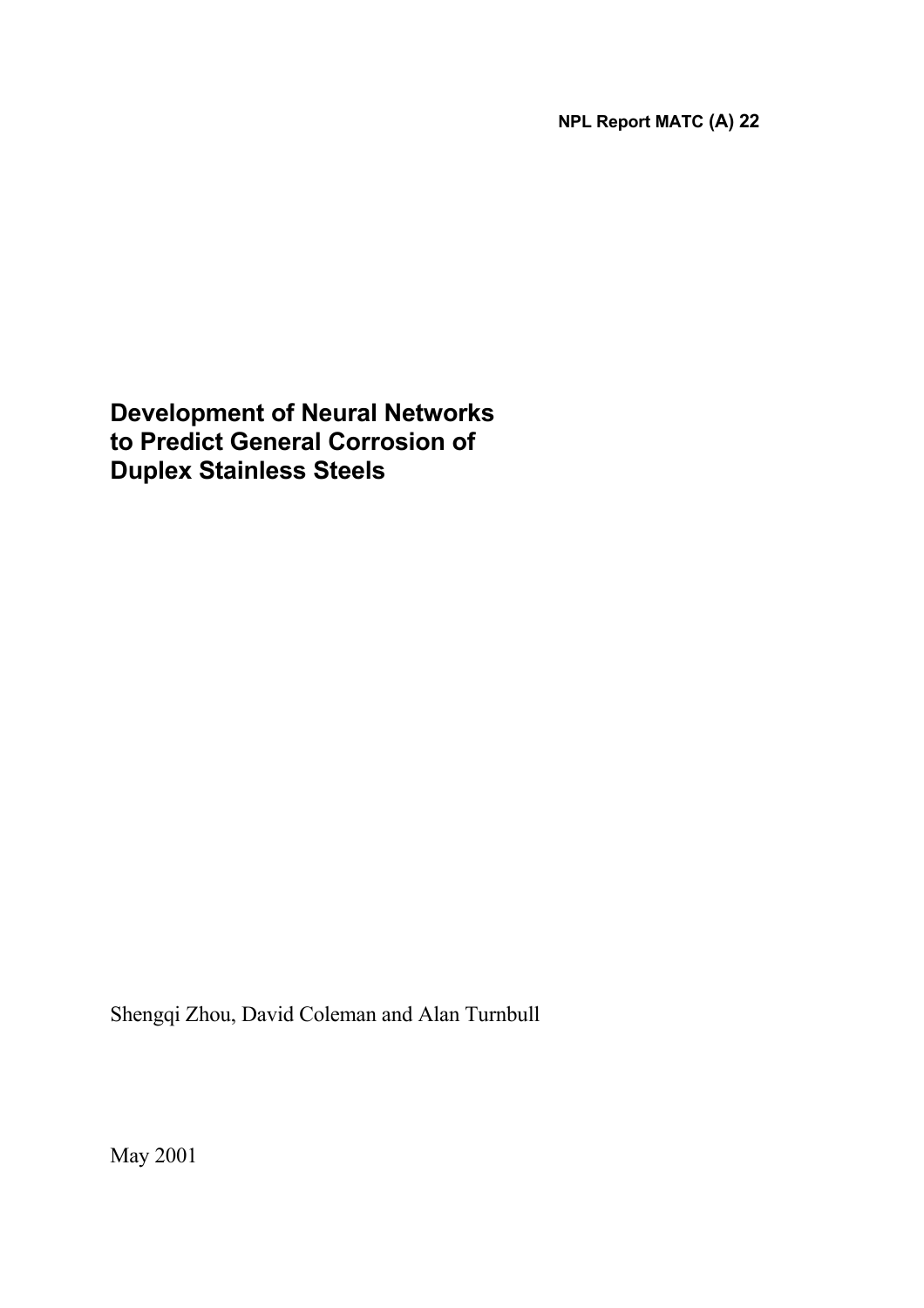© Crown copyright 2001 Reproduced by permission of the Controller of HMSO

ISSN 1473 - 2734

 National Physical Laboratory Teddington, Middlesex, UK, TW11 0LW

Extracts from this report may be reproduced provided the source is acknowledged and the extract is not taken out of context.

 Approved on behalf of Managing Director, NPL, by Dr C Lea, Head, Materials Centre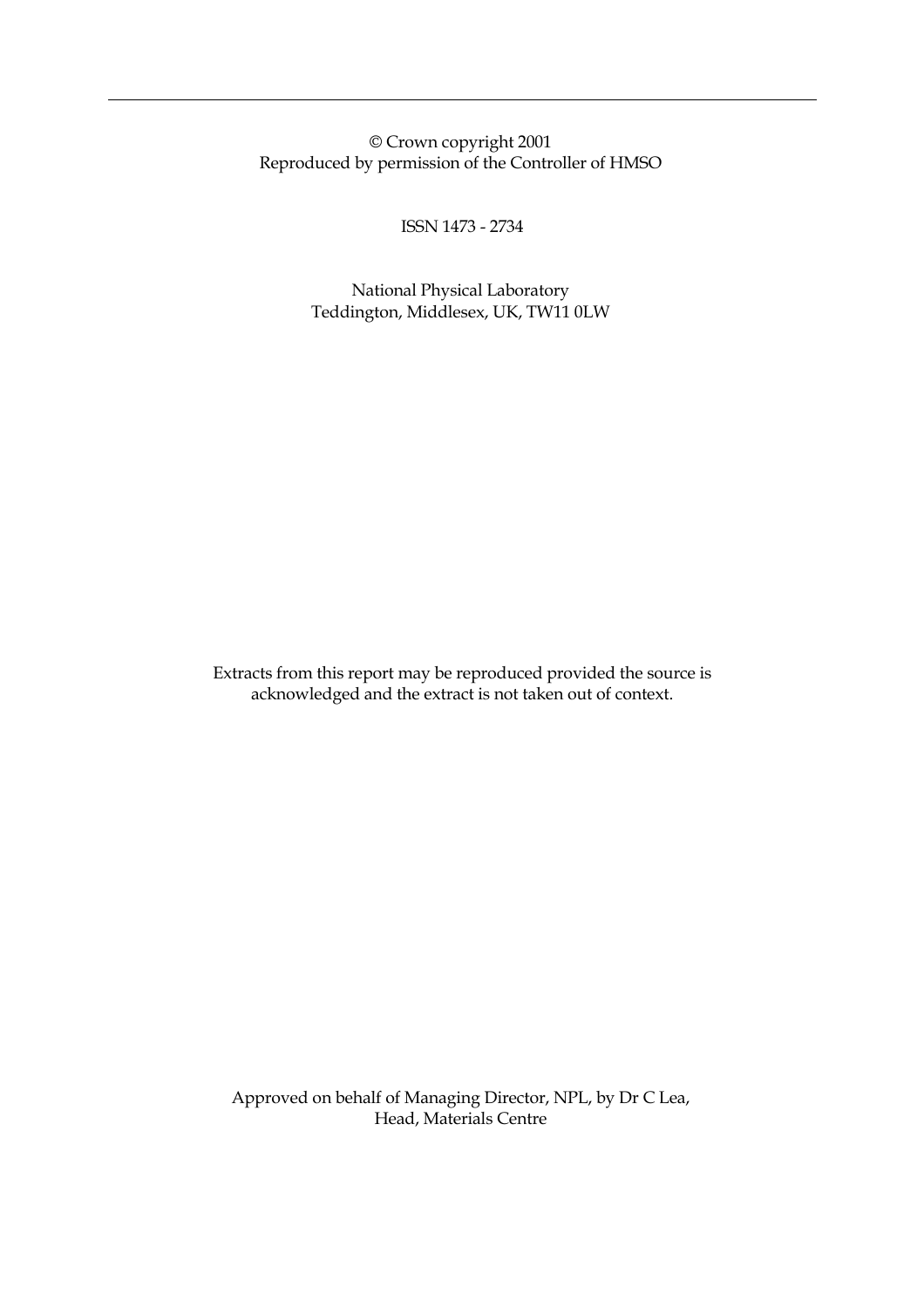### **Development of Neural Networks to Predict General Corrosion of Duplex Stainless Steels**

S Zhou, D Coleman and A Turnbull Materials Centre National Physical Laboratory Teddington Middlesex TW11 0LW

## *Abstract*

Multi-layer feed-forward (MLF) neural networks have been applied to data from the NPL Corrosion Database of Duplex Stainless Steels in order to predict the corrosion rate of DSS in sulphuric acid, formic acid and hydrochloric acid. Although the amount of data available looks at first glance to be quite significant, on more detailed examination, it is clear that the amount of data in the conditions of importance, i.e. at the boundaries between low, medium and high corrosion rates, is actually quite sparse. Nonetheless, the use of Kohonen neural networks to 'focus in' on the important data has allowed the development of predictive algorithms although the detailed validation of these is not possible, and therefore care should be taken when using them.

Analysis of the MLF neural networks has been carried out based on the network weights. These indicate the relative importance of the input parameters viz. pitting resistance equivalent number (PREn), concentration of aggressive environment and temperature. Neural-fuzzy algorithms that "mimic" the MLF neural networks have also been developed. Although the performance of these networks (in terms of distinguishing the classes of data, viz. low medium and high corrosion rates) is not as good as the MLF neural networks, they have produced some "rules" which do describe the *basic* behaviour of the duplex stainless steels.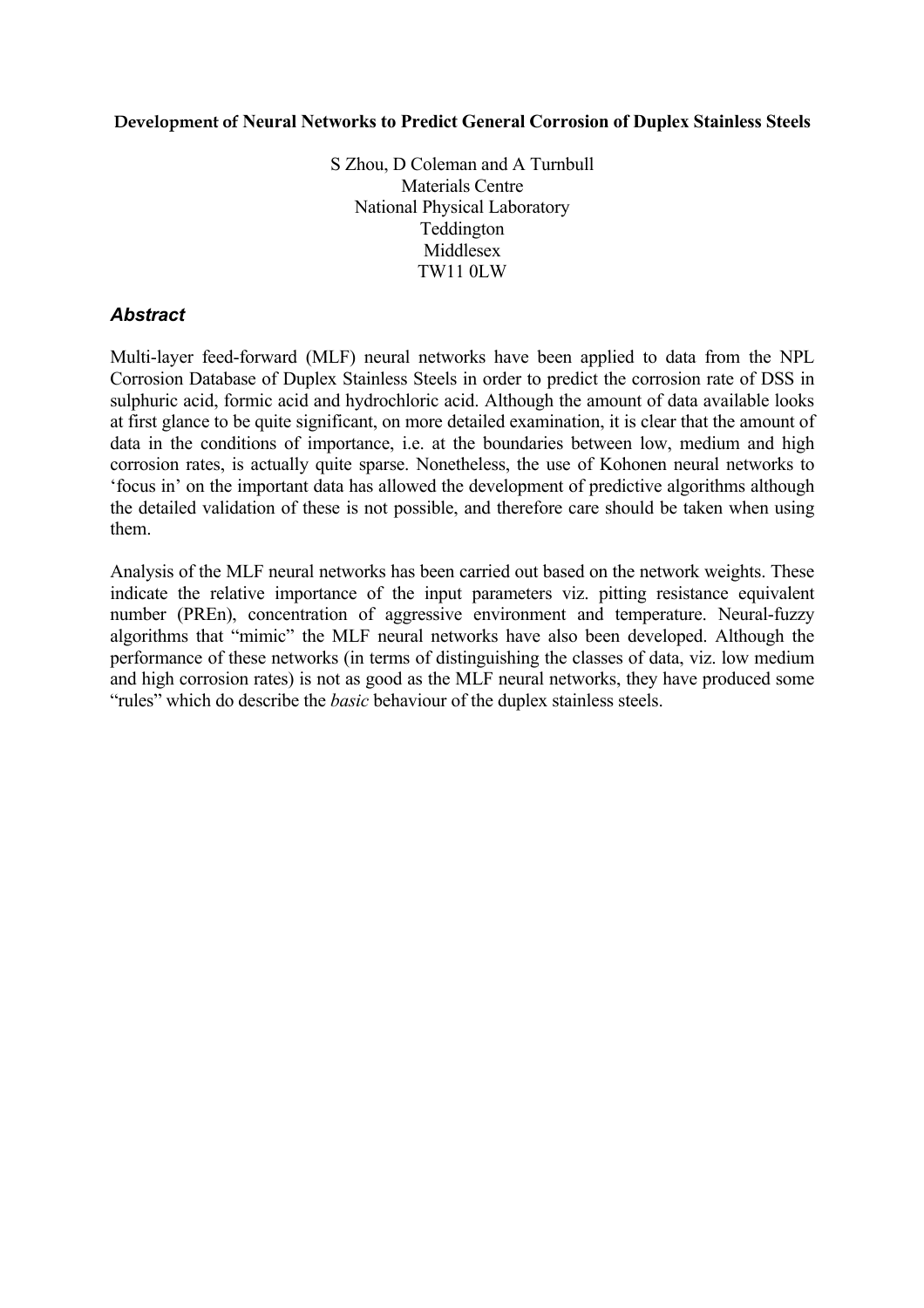## *Introduction*

Continuing on from the successful development of neural network algorithms to predict the sulphide stress corrosion cracking  $(SSCC)$  behaviour of duplex stainless steels  $(DSS)^1$ , an attempt has been made to predict the general corrosion behaviour of these materials.

While the Corrosion Database of Duplex Stainless Steels can be used to identify conditions in which a low (<0.1 mm/year), medium  $(0.1 - 1 \text{ mm} / \text{ year})$  or high corrosion rate (>1 mm/year) has been measured in laboratory tests, the sparse amount of data available has made it difficult to define the boundary between high and low corrosion rates.

In this work, neural networks have been developed to predict corrosion rate in

- Sulphuric acid
- Formic acid
- Hydrochloric acid

# *Methodology*

Although the amount of data available in the DSS database looks at first glance to be quite generous, on more detailed examination, it is clear that the amount of data in the conditions of importance, i.e. at the boundaries between low and high corrosion rates, is actually quite sparse and most of the data corresponds to a low corrosion rate. Due to the imbalance of data between high, medium and low corrosion rates, it is not possible for MLF neural networks to adequately determine the conditions in which higher corrosion rates will occur. In order to deal with this problem, Kohonen neural networks were used to "focus in" on the important data as follows:

- For each environment, a Kohonen neural network was trained with all of the data (using inputs solely of concentration and temperature).
- The clusters were analysed.
- All clusters that resulted in only "low" corrosion rates were discarded.
- This was repeated until a Kohonen neural network was developed in which no clusters solely resulted in a "low" corrosion rate.

For both the formic acid and hydrochloric acid cases, this procedure was sufficient to reduce the number of datasets resulting in a low corrosion rate to levels similar to those resulting in a high rate. However, in the case of sulphuric acid, there was still a very large amount of low corrosion rate data. Therefore, the amount of the latter was reduced to a third, by discarding two out of every three datasets from a "list" of data ranked according to their Kohonen cluster. In this way, the "spread" of data was unaffected.

Table I illustrates the original and final distribution of data after this pre-processing stage. Table II highlights the maximum and minimum values that have been used in training, and consequently the boundaries within which the neural networks will be effective. The pitting resistance equivalent number (PREn) is given by:

$$
PREn = \% Cr + 3.3\% Mo + 16\%N
$$
 (1)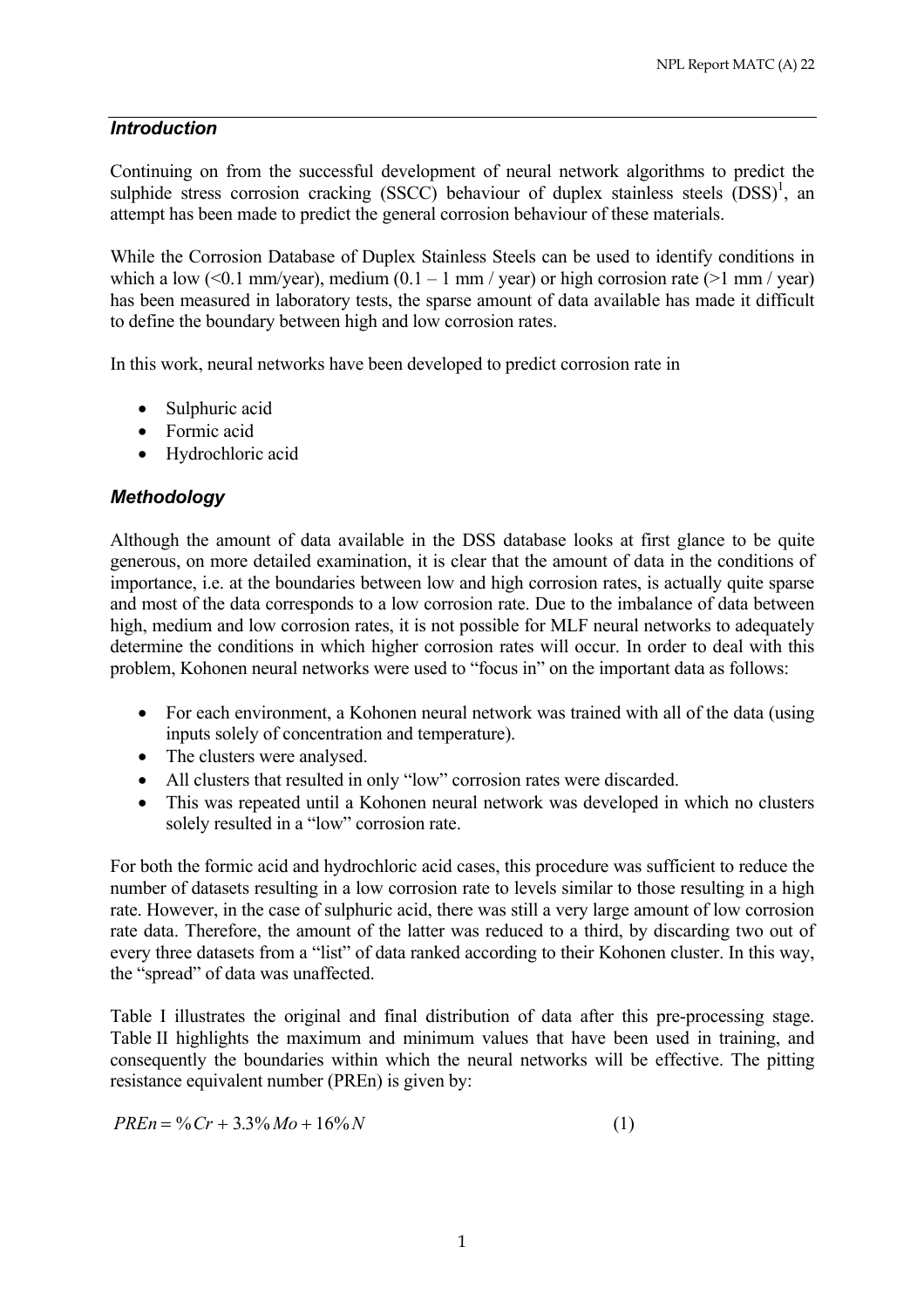As can be seen from Table I, there is, after pre-processing, very little data available and consequently neural networks could not be trained, validated and tested in the normal way. Instead, a variation on cross-validation has been used whereby three neural networks have been used to "distinguish" between low and medium, medium and high, and low and high corrosion rates respectively. This procedure was carried out as follows:

- Data were split up into the three groups as classified by their result, viz. low, medium and high corrosion rates.
- A simple 3:2:1 neural network architecture (i.e. with only two hidden neurons), as shown in Figure 1, was developed for each of the following scenarios:
	- All data with low and medium corrosion rates.
	- All data with medium and high corrosion rates
	- All data with low and high corrosion rates.
- In each case, the input parameters included the pitting resistance equivalent number (PREn) of the duplex stainless steel, the concentration of aggressive environment (%), and the temperature (°C). The outputs were always binary, i.e. 0 or 1.
- The "final" prediction was an average of the output from each of these three networks.

Since no validation data were used to halt the training (as with the SSCC algorithms), the number of training iterations was limited to 10,000 in order to prevent the neural network memorising the data. It should be noted that taking an average of all three of these networks also encourages generalisation (the prediction is general rather than simply 'remenber' the training data), although as has already been emphasised, there were not enough data to set aside from the training stage in order to test the generalising capability of these networks.

The use of a simple 3:2:1 architecture also encourages generalisation as opposed to memorisation. However, in the case of sulphuric acid, this architecture was not sufficient to "distinguish" between the classes of outputs. Therefore, a 3:3:1 architecture was employed with more success.

Given that in general, there was shown to be a clear distinction between the data that resulted in a low and a high corrosion rate, it has been possible to demarcate the transition between the two groups. Consequently it has also been possible to estimate corrosion rates in this region. This has been carried out as follows:

- By analysing graphs of performance of the neural network algorithms, "boundaries" were allocated where almost all (if not all) of the data for which the MLF predictions fell below one limit resulted in a low corrosion rate, and all of the data for which the MLF predictions were greater than another limit resulted in a "high" corrosion rate.
- The range of predictions falling between these two boundaries were taken to be the full range between which corrosion rates would vary between 0.1 mm/year and 1 mm/ year.
- The corrosion rate was linearly correlated to the MLF predictions in this range.

# *Results and Analyses*

Figures  $2 - 4$  illustrate the predictive capability of each of the algorithms developed. The performance graph (a) in each case shows how the average of the MLF predictions correlates to the actual corrosion rates. The "boundaries" within which the corrosion rate has been assumed to vary between 0.1 and 1 mm/year have also been shown. Examples of corrosion maps that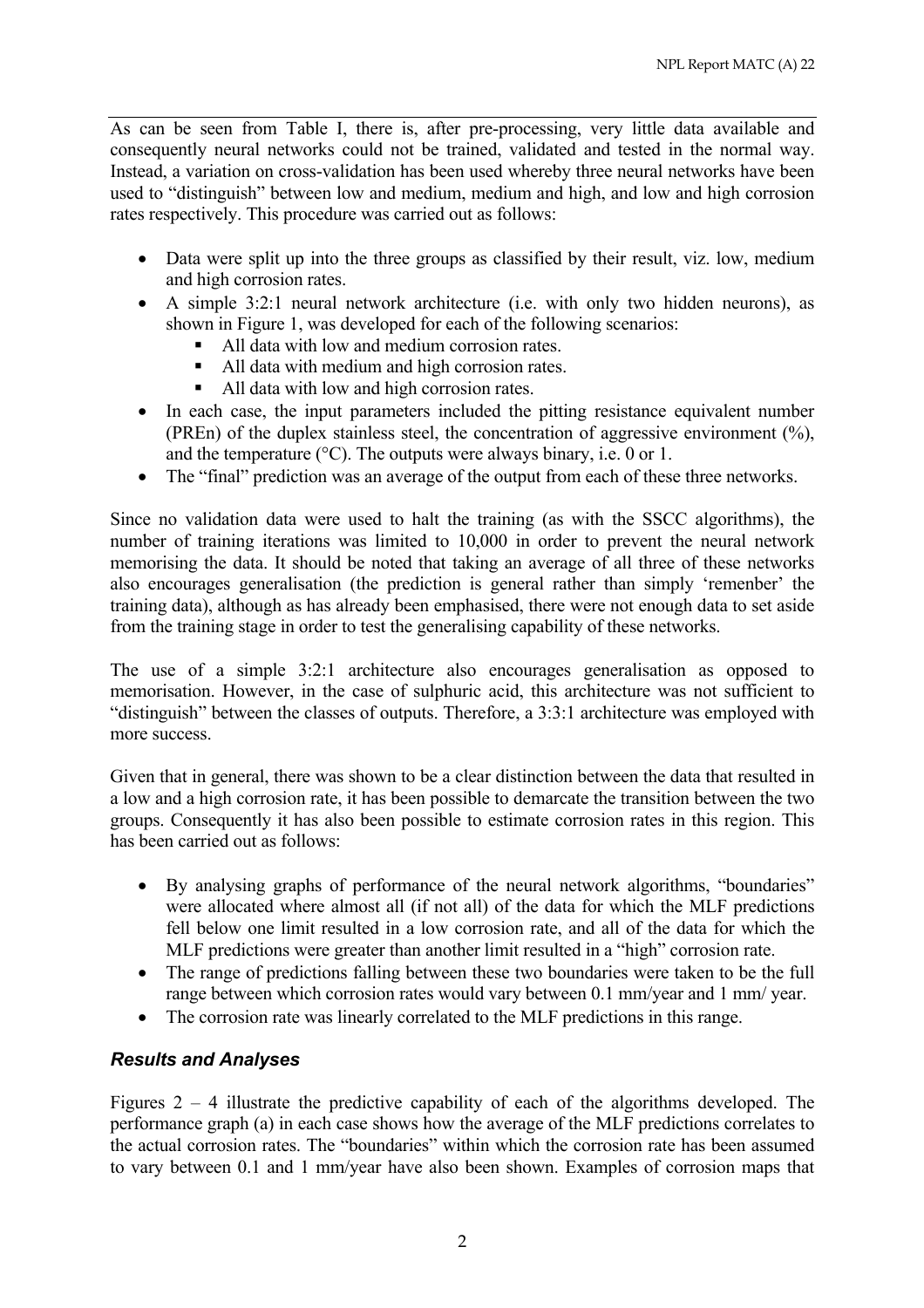were generated by querying the neural networks with an array of data are also shown in part  $(b)$ of the figures. Superimposed onto these figures are labels that highlight the corrosion rate (high, medium, or low) of actual data from the database (used to train the neural networks).

As stated earlier, no database data could be set aside to test the generalisation capability of the neural networks, and therefore caution should be exercised when using predictions. This is particularly true when querying the neural networks with scenarios in which the PREn is different to those that were used to train the neural networks.

Some further analysis of the MLF networks was achievable by viewing the weights attributed to each connection, although it was not possible to establish any equations as such using these weights. It was however possible to establish the relative importance of each parameter for the networks created. The average importance of each input parameter is shown in Figure 5 for the three environments.

Further exploration of the neural network algorithms has been possible with the use of neuralfuzzy technology. Models have been generated which "mimic" the MLF algorithms by the using the corrosion rates (converted from the MLF network predictions) as the output data in training. These rules, together with the performance of the neural-fuzzy networks are shown in Figures 6-8.

# *Discussion*

It can be seen from Figures 2-4 that the neural networks are quite effective in modelling the boundaries between low and high corrosion rates, despite the lack of the data. However, this lack of data does pose problems with regards to validating the neural networks, and consequently caution should be exercised when using the predictions. Although the neural networks can in theory be used to interpolate between different PREn values, there has been no way to assess the accuracy or the generalisation capability for other grades of DSS (i.e. those not used in training) and therefore extreme caution should be exercised in this case.

The network weights did not produce much additional information, which is not surprising since only three parameters were used. The neural-fuzzy "rules" reinforced established knowledge of DSS performance in these environments, i.e.:

- Duplex stainless steels with a higher PREn are generally more resistant to general corrosion in sulphuric acid, formic acid and hydrochloric acid.
- Corrosion rates in these environments are generally higher at higher temperatures.
- For both sulphuric and hydrochloric acid environments, the corrosion rates are at their highest between a medium and high concentration.
- For the narrow concentration of HCl for which data were available (i.e. up to  $5\%$ ), higher concentrations are shown to lead to higher corrosion rates.

It must be noted that these rules only basically describe the nature of the duplex stainless steels in these environments, and consequently these neural-fuzzy networks do not perform as well as their respective MLF counterparts.

# *Conclusions*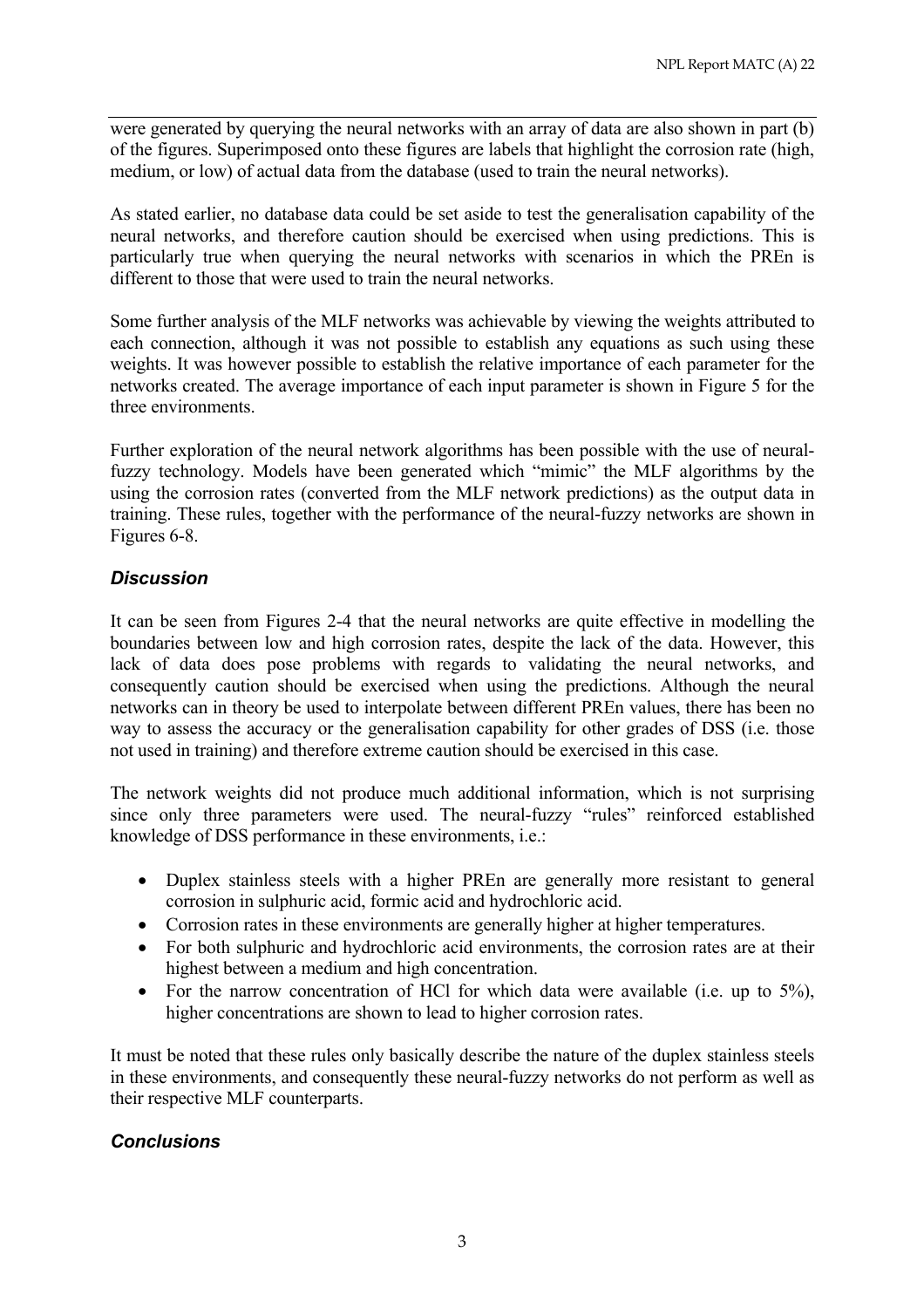- Neural network algorithms have been developed which distinguish between low and high corrosion rates in sulphuric acid, formic acid and hydrochloric acid. Using these algorithms, corrosion rates in the interim region have also been estimated.
- Due to the lack of data, it is not possible to thoroughly validate the algorithms and consequently caution should be exercised in using these predictions.

|                   | Frequency of data     |        |      |                      |        |      |  |  |
|-------------------|-----------------------|--------|------|----------------------|--------|------|--|--|
|                   | Before pre-processing |        |      | After pre-processing |        |      |  |  |
|                   | Low                   | Medium | High | Low                  | Medium | High |  |  |
| Sulphuric acid    | 568                   |        | 32   |                      | 21     | 20   |  |  |
| Formic acid       | 168                   |        |      |                      |        |      |  |  |
| Hydrochloric acid |                       |        | 8    |                      | 14     |      |  |  |

### **Table I. Distribution of data before and after pre-processing.**

| Table II. Maximum and minimum values of input parameters used in MLF neural |  |
|-----------------------------------------------------------------------------|--|
| network training.                                                           |  |

|                   | PREn  |       | -<br>Concentration $(\%)$ |     | Temperature $(^{\circ}C)$ |     |
|-------------------|-------|-------|---------------------------|-----|---------------------------|-----|
|                   | Min   | Max   | Min                       | Max | Min                       | Max |
| Sulphuric acid    | 25.26 | 47.68 | 0.5                       | 98  | 20                        | 102 |
| Formic acid       | 25.26 | 42.52 | 10                        | 100 | 100                       | 107 |
| Hydrochloric acid | 25.26 | 42.52 | 0.2                       |     | 20                        | 102 |

### **Reference**

1. Zhou, S., Coleman, D., and Turnbull, A., "Application of Neural Networks to Predict Sulphide Stress Corrosion Cracking of Duplex Stainless Steels ", NPL Report MATC (A) 21, May 2001.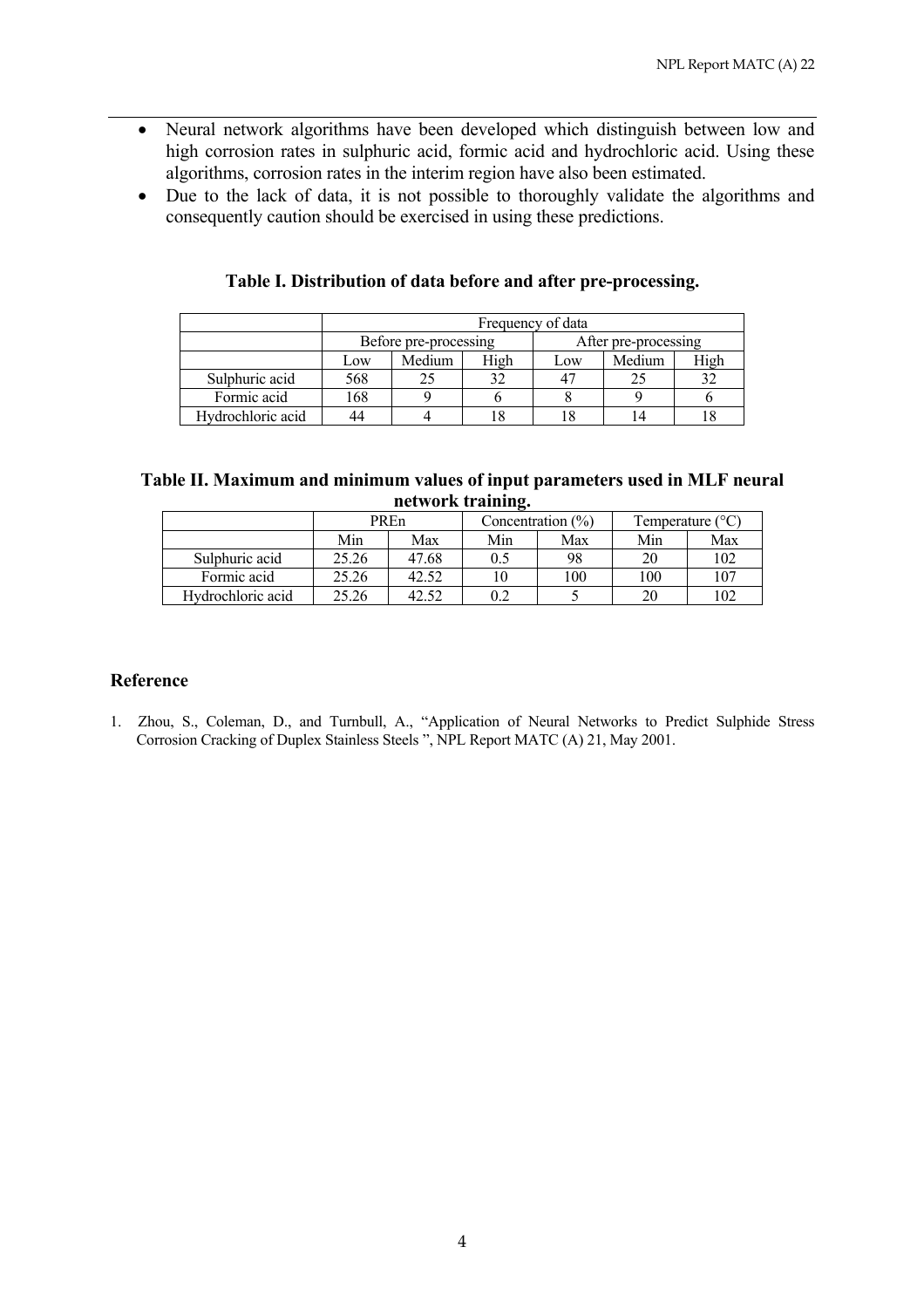

**Figure 1. A 3 : 2 : 1 neural network architecture.**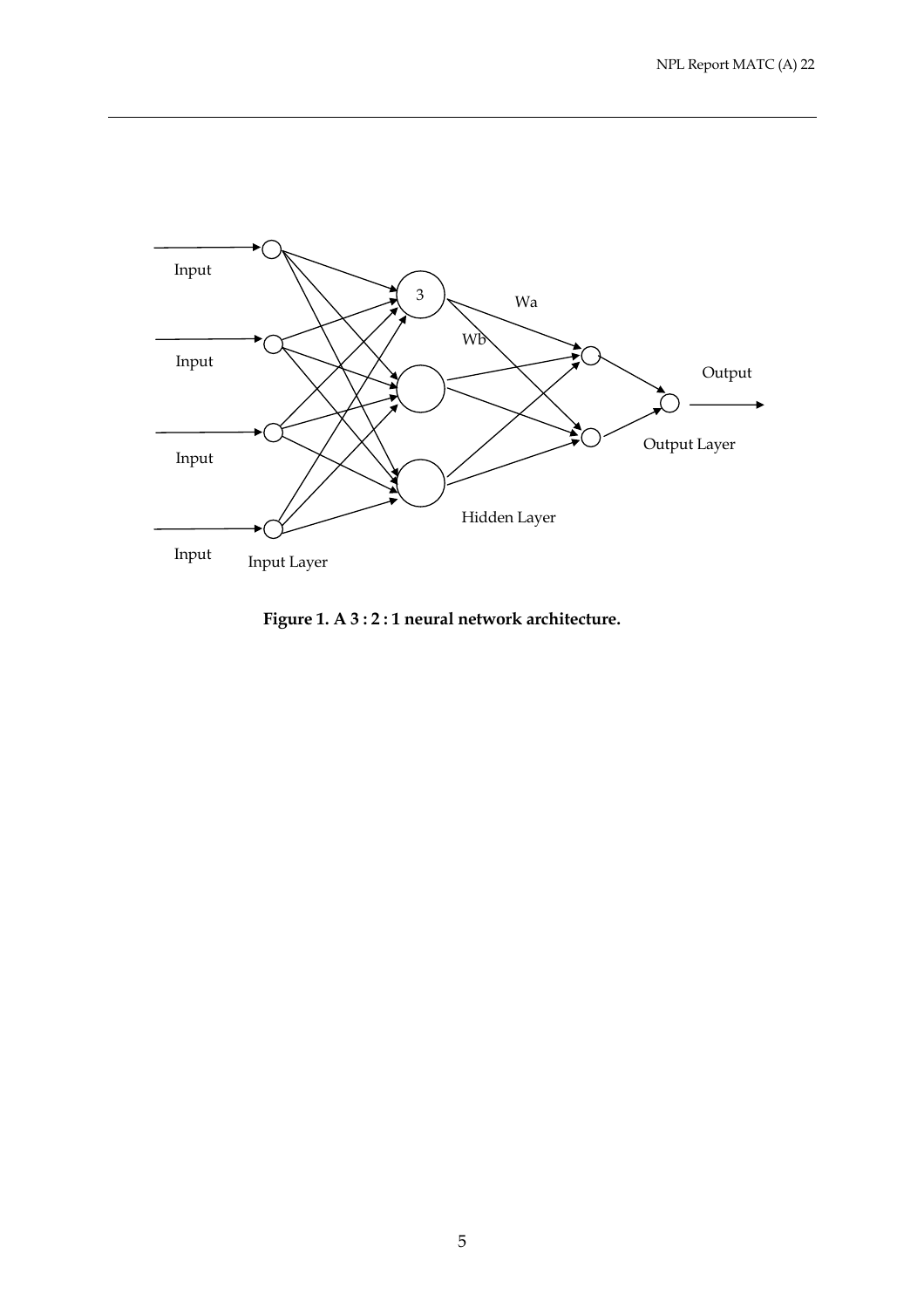

**(a)** 



**(b)** 

**Figure 2. (a) Performance of MLF neural network algorithms for prediction of corrosion of DSS in sulphuric acid. (b) Example map of predicted corrosion rates for a 2205 DSS, together with labels denoting the severity of corrosion that has been shown to actually occur (from the DSS Database), where H = high (**≥ **1 mm/year,) M = medium (0.1-1 mm/year) and L = low (**≤ **0.1 mm/year).**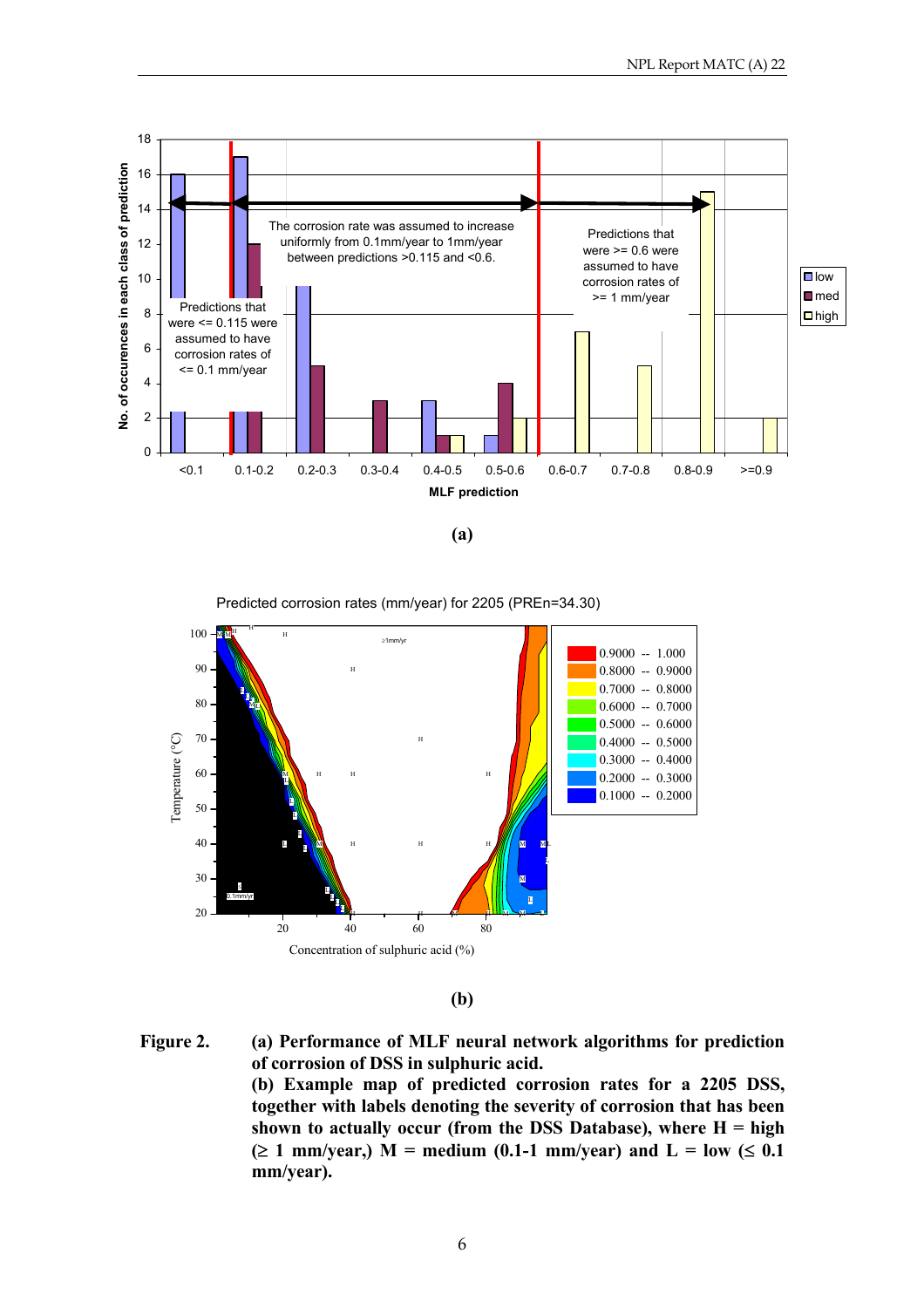

**(a)** 

107 H ≥1mm/y 0.9000 -- 1.000 106 H 0.8000 -- 0.9000 0.7000 -- 0.8000 0.6000 -- 0.7000 105 0.5000 -- 0.6000 Temperature (°C) Temperature (°C) 0.4000 -- 0.5000 104 0.3000 -- 0.4000 0.2000 -- 0.3000 103 0.1000 -- 0.2000 102 101 M M L ≤ 100 0.1mm/yr H H H 20 40 60 80 100 Concentration of formic acid (%)

Predicted corrosion rates (mm/year) for SAF 2304 (PREn=25.26)

**(b)** 

**Figure 3. (a) Performance of MLF neural network algorithms for prediction of corrosion of DSS in formic acid. (b) Example map of predicted corrosion rates for a SAF 2304 DSS, together with labels denoting the severity of corrosion that has been shown to actually occur (from the DSS Database), where H = high (**≥ **1 mm/year,) M = medium (0.1-1 mm/year) and L = low (**≤ **0.1 mm/year).**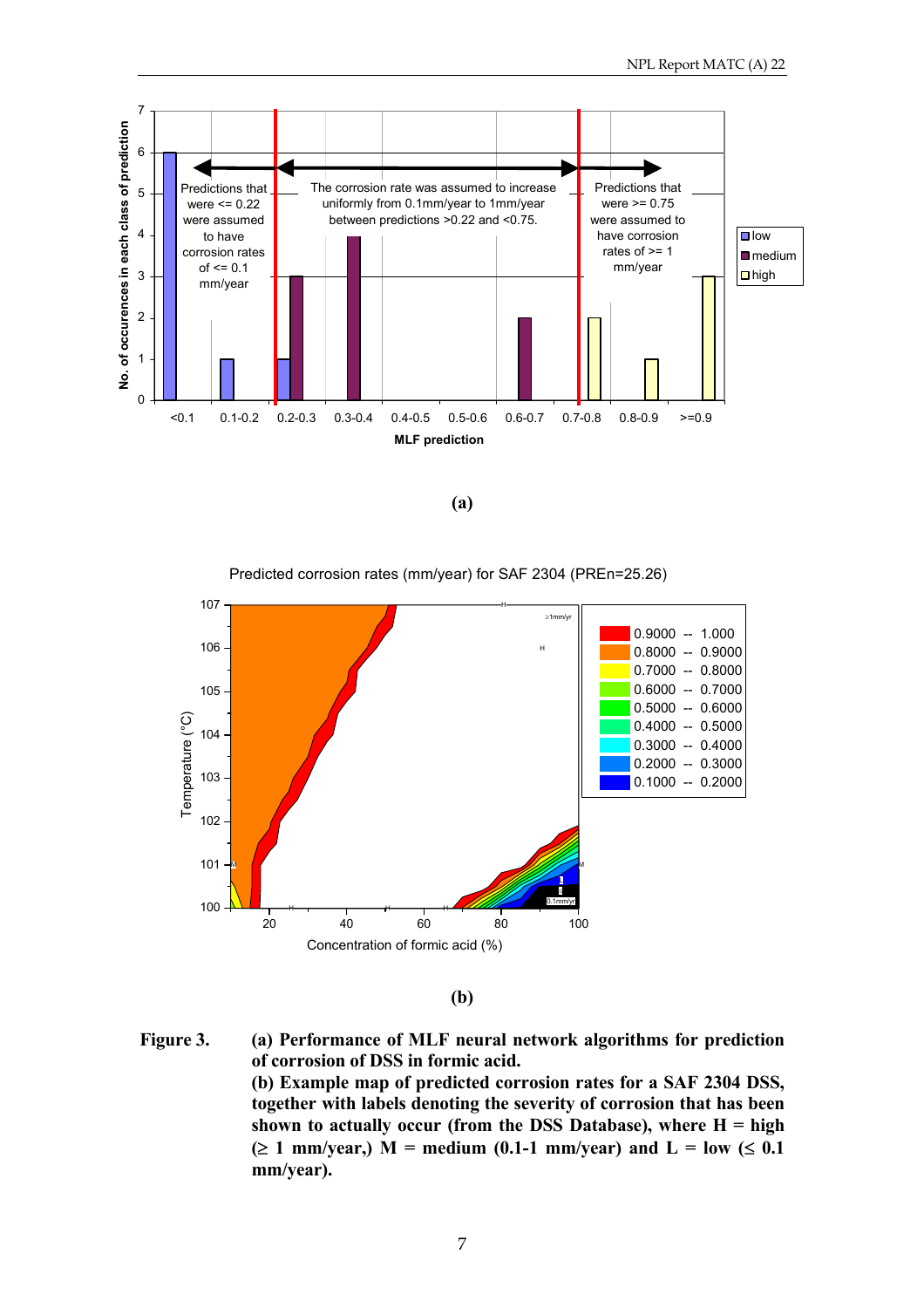

**(a)** 

Predicted corrosion rates (mm/year) for SAF 2507 (PREn=42.52)



**(b)** 

**Figure 4. (a) Performance of MLF neural network algorithms for prediction of corrosion of DSS in hydrochloric acid. (b) Example map of predicted corrosion rates for a SAF 2507 DSS, together with labels denoting the severity of corrosion that has been shown to actually occur (from the DSS Database), where H = high (**≥ **1 mm/year,) M = medium (0.1-1 mm/year) and L = low (**≤ **0.1 mm/year).**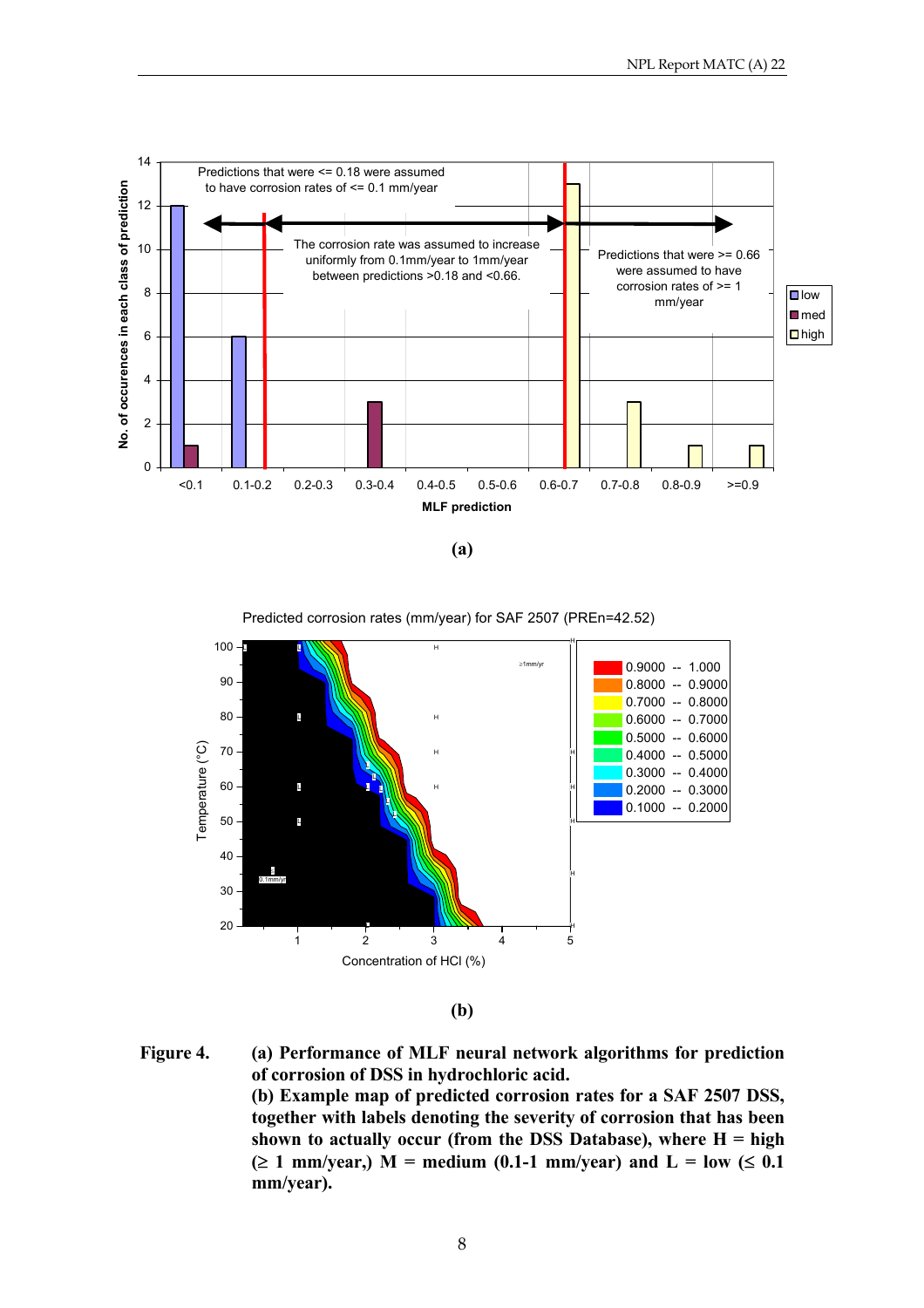

**Figure 5. Relative importance of input parameters for each set of algorithms.**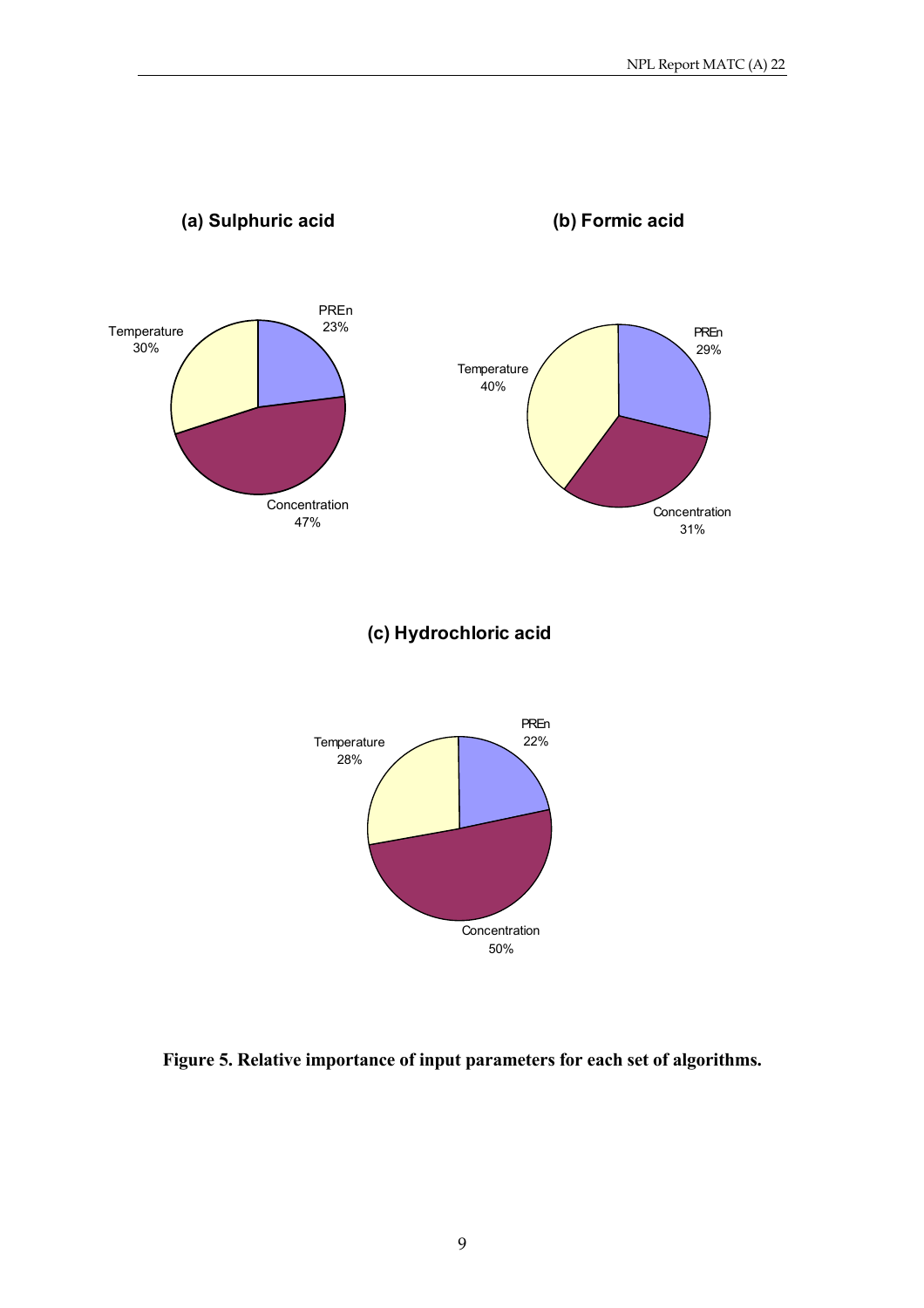

#### **Rules:**

1: IF Concentration is very low THEN Corrosion rate is low (1.00)

2: IF Concentration is low THEN Corrosion rate is low (0.18) OR Corrosion rate is medium (0.82)

3: IF Concentration is medium THEN Corrosion rate is medium (0.48) OR Corrosion rate is high (0.52)

4: IF Concentration is high THEN Corrosion rate is high (1.00)

5: IF Concentration is very high THEN Corrosion rate is low (0.38) OR Corrosion rate is medium (0.62)

6: IF PREn is low THEN Corrosion rate is medium (0.69) OR Corrosion rate is high (0.31)

7: IF PREn is high THEN Corrosion rate is low (0.72) OR Corrosion rate is medium (0.28)

8: IF Temperature is low THEN Corrosion rate is low (0.66) OR Corrosion rate is medium (0.34)

9: IF Temperature is high THEN Corrosion rate is medium (0.26) OR Corrosion rate is high (0.74)

### **Figure 6. Performance of sulphuric acid neural-fuzzy network and "rules" generated.**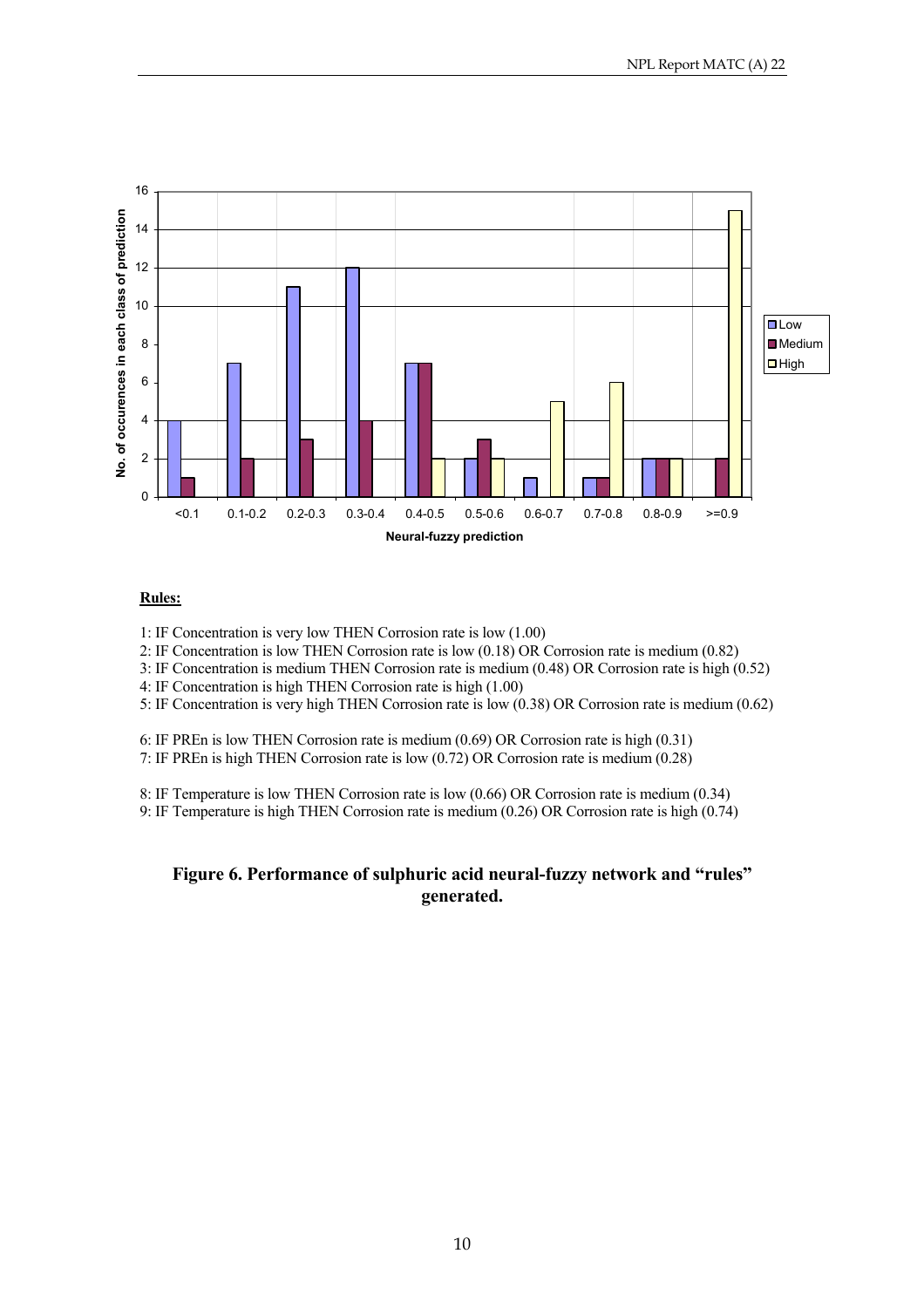

#### **Rules:**

- 1: IF PREn is low AND Concentration is low THEN Corrosion rate is low (0.31) OR Corrosion rate is high (0.69)
- 2: IF PREn is medium AND Concentration is low THEN Corrosion rate is low (0.83) OR Corrosion rate is high (0.17)
- 3: IF PREn is high AND Concentration is low THEN Corrosion rate is low (0.93) OR Corrosion rate is high (0.07)
- 4: IF PREn is low AND Concentration is medium THEN Corrosion rate is high (1.00)
- 5: IF PREn is medium AND Concentration is medium THEN Corrosion rate is low (0.84) OR Corrosion rate is high (0.16)
- 6: IF PREn is high AND Concentration is medium THEN Corrosion rate is low (0.94) OR Corrosion rate is high (0.06)
- 7: IF PREn is low AND Concentration is high THEN Corrosion rate is low (0.97) OR Corrosion rate is high (0.03)
- 8: IF PREn is medium AND Concentration is high THEN Corrosion rate is low (0.69) OR Corrosion rate is high (0.31)
- 9: IF PREn is high AND Concentration is high THEN Corrosion rate is low (0.86) OR Corrosion rate is high (0.14)
- 10: IF PREn is low AND Temperature is low THEN Corrosion rate is low (0.81) OR Corrosion rate is high (0.19)
- 11: IF PREn is medium AND Temperature is low THEN Corrosion rate is low (1.00)
- 12: IF PREn is high AND Temperature is low THEN Corrosion rate is low (0.92) OR Corrosion rate is high (0.08)
- 13: IF PREn is low AND Temperature is high THEN Corrosion rate is low (0.12) OR Corrosion rate is high (0.88)
- 14: IF PREn is medium AND Temperature is high THEN Corrosion rate is low (0.29) OR Corrosion rate is high (0.71)
- 15: IF PREn is high AND Temperature is high THEN Corrosion rate is low (0.83) OR Corrosion rate is high (0.17)

#### **Figure 7. Performance of formic acid neural-fuzzy network and "rules" generated.**